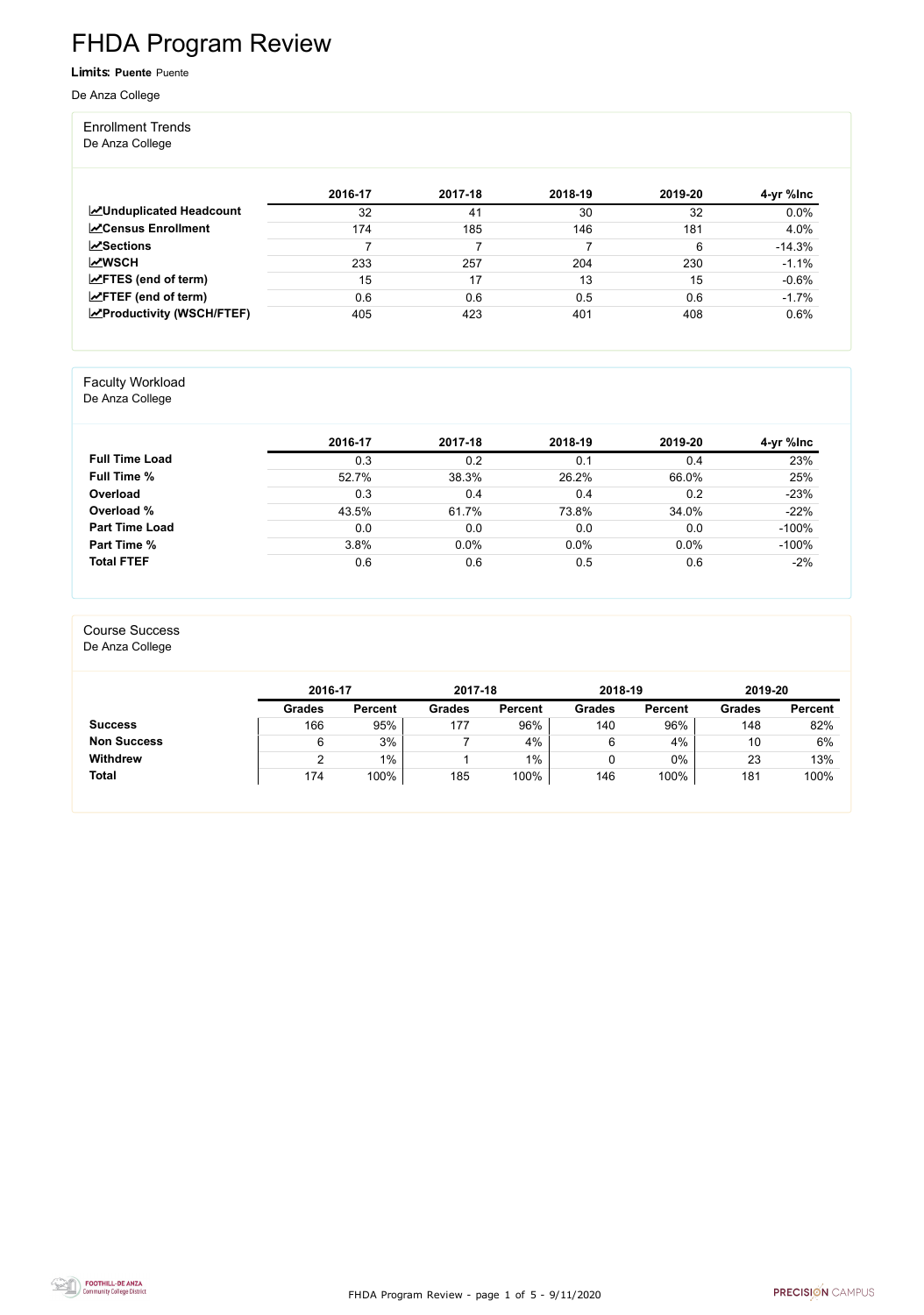

Some courses may continue to be listed but no longer have data due to renumbering or because the course was not offered in the past five years.



## Course Success for African American, Latinx, and Filipinx Students

### Course Success for Asian, Native American, Pacific Islander, White, and Decline to State Students

|                    | 2016-17       |                |               | 2017-18        |               | 2018-19        |               | 2019-20        |
|--------------------|---------------|----------------|---------------|----------------|---------------|----------------|---------------|----------------|
|                    | <b>Grades</b> | <b>Percent</b> | <b>Grades</b> | <b>Percent</b> | <b>Grades</b> | <b>Percent</b> | <b>Grades</b> | <b>Percent</b> |
| <b>Success</b>     | 166           | 95%            | 176           | 96%            | 140           | 96%            | 148           | 82%            |
| <b>Non Success</b> | 6             | 3%             |               | 4%             |               | 4%             | 10            | 6%             |
| <b>Withdrew</b>    |               | $1\%$          |               | $1\%$          |               | $0\%$          | 23            | 13%            |
| <b>Total</b>       | 174           | 100%           | 184           | 100%           | 146           | 100%           | 181           | 100%           |

|                    | 2016-17       |                | 2017-18       |                | 2018-19       |                | 2019-20       |                |
|--------------------|---------------|----------------|---------------|----------------|---------------|----------------|---------------|----------------|
|                    | <b>Grades</b> | <b>Percent</b> | <b>Grades</b> | <b>Percent</b> | <b>Grades</b> | <b>Percent</b> | <b>Grades</b> | <b>Percent</b> |
| <b>Success</b>     |               | N/A            |               | 100%           |               | N/A            |               | N/A            |
| <b>Non Success</b> |               | N/A            |               | $0\%$          |               | N/A            |               | N/A            |
| <b>Withdrew</b>    |               | N/A            |               | $0\%$          |               | N/A            |               | N/A            |
| <b>Total</b>       |               | 100%           |               | 100%           |               | 100%           |               | 100%           |

#### Enr Distribution by Student Demographics De Anza College

### by Gender

|                     |     | 2016-17        |     | 2017-18        |     | 2018-19        |     | 2019-20        |  |
|---------------------|-----|----------------|-----|----------------|-----|----------------|-----|----------------|--|
|                     | Enr | <b>Percent</b> | Enr | <b>Percent</b> | Enr | <b>Percent</b> | Enr | <b>Percent</b> |  |
| <b>Female</b>       | 113 | 65%            | 100 | 54%            | 84  | 58%            | 97  | 54%            |  |
| <b>Male</b>         | 61  | 35%            | 79  | 43%            | 62  | 42%            | 84  | 46%            |  |
| <b>Not Reported</b> |     | 0%             |     | 3%             |     | $0\%$          |     | $0\%$          |  |
| <b>Total</b>        | 174 | 100%           | 185 | $100\%$        | 146 | 100%           | 181 | 100%           |  |

## by Ethnicity

|              | 2016-17 |                |     | 2017-18        |            | 2018-19        |     | 2019-20        |  |
|--------------|---------|----------------|-----|----------------|------------|----------------|-----|----------------|--|
|              | Enr     | <b>Percent</b> | Enr | <b>Percent</b> | <b>Enr</b> | <b>Percent</b> | Enr | <b>Percent</b> |  |
| Latinx       | 174     | 100%           | 184 | 99%            | 146        | 100%           | 181 | 100%           |  |
| White        |         | $0\%$          |     | 1%             |            | $0\%$          |     | 0%             |  |
| <b>Total</b> | 174     | 100%           | 185 | 100%           | 146        | 100%           | 181 | 100%           |  |

### by Age

|              | 2016-17 |                |     | 2017-18        |     | 2018-19        | 2019-20 |                |
|--------------|---------|----------------|-----|----------------|-----|----------------|---------|----------------|
|              | Enr     | <b>Percent</b> | Enr | <b>Percent</b> | Enr | <b>Percent</b> | Enr     | <b>Percent</b> |
| 19 or less   | 158     | 91%            | 141 | 76%            | 125 | 86%            | 154     | 85%            |
| $20 - 24$    | 16      | 9%             | 30  | 16%            | 21  | 14%            | 21      | 12%            |
| 25-39        |         | $0\%$          | 14  | 8%             |     | 0%             |         | 3%             |
| <b>Total</b> | 174     | 100%           | 185 | 100%           | 146 | 100%           | 181     | 100%           |

### by Education Level

|                      | 2016-17 |                |     | 2017-18        |     | 2018-19        | 2019-20 |                |
|----------------------|---------|----------------|-----|----------------|-----|----------------|---------|----------------|
|                      | Enr     | <b>Percent</b> | Enr | <b>Percent</b> | Enr | <b>Percent</b> | Enr     | <b>Percent</b> |
| <b>HS/Equivalent</b> | 174     | 100%           | 179 | 97%            | 146 | 100%           | 181     | 100%           |
| <b>All Other</b>     |         | 0%             | ิค  | 3%             |     | $0\%$          | 0       | 0%             |
| <b>Total</b>         | 174     | 100%           | 185 | 100%           | 146 | 100%           | 181     | 100%           |
|                      |         |                |     |                |     |                |         |                |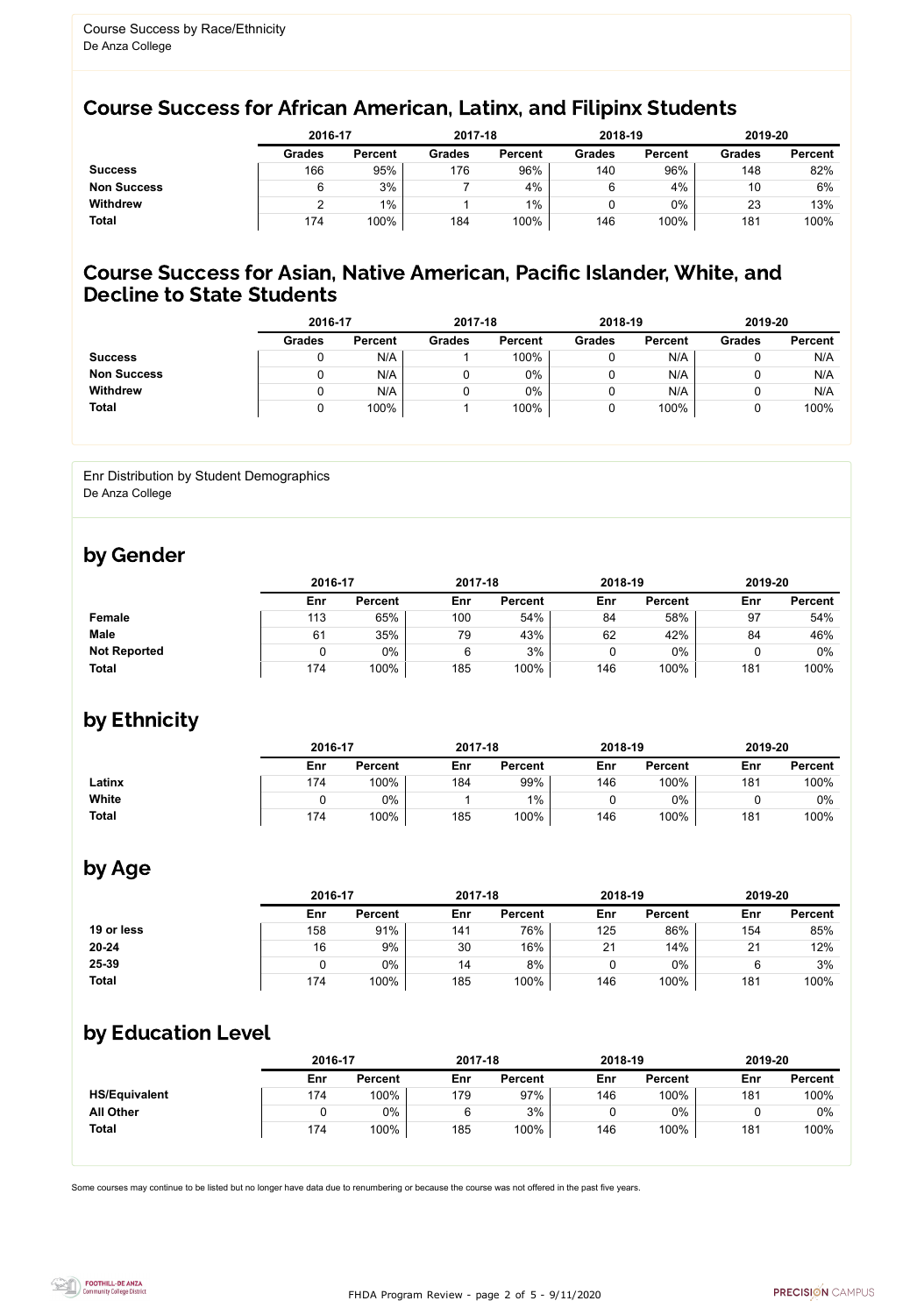FHDA Program Review - page 3 of 5 - 9/11/2020



#### Success Rates by Gender De Anza College

|                     |                                                                  |                |               | 2019-20        |               |                |               |                |  |
|---------------------|------------------------------------------------------------------|----------------|---------------|----------------|---------------|----------------|---------------|----------------|--|
|                     | Withdrew<br><b>Total</b><br><b>Non Success</b><br><b>Success</b> |                |               |                |               |                |               |                |  |
|                     | <b>Grades</b>                                                    | <b>Percent</b> | <b>Grades</b> | <b>Percent</b> | <b>Grades</b> | <b>Percent</b> | <b>Grades</b> | <b>Percent</b> |  |
| Female              | 81                                                               | 84%            | 6             | 6%             | 10            | 10%            | 97            | 100%           |  |
| <b>Male</b>         | 67                                                               | 80%            | 4             | 5%             | 13            | 15%            | 84            | 100%           |  |
| <b>Not Reported</b> |                                                                  | N/A            |               | N/A            |               | N/A            |               | 100%           |  |
| All                 | 148                                                              | 82%            | 10            | 6%             | 23            | 13%            | 181           | 100%           |  |

|                     |               |                                                                         |               | 2018-19        |               |                |               |                |  |
|---------------------|---------------|-------------------------------------------------------------------------|---------------|----------------|---------------|----------------|---------------|----------------|--|
|                     |               | <b>Withdrew</b><br><b>Total</b><br><b>Non Success</b><br><b>Success</b> |               |                |               |                |               |                |  |
|                     | <b>Grades</b> | <b>Percent</b>                                                          | <b>Grades</b> | <b>Percent</b> | <b>Grades</b> | <b>Percent</b> | <b>Grades</b> | <b>Percent</b> |  |
| <b>Female</b>       | 79            | 94%                                                                     | 5             | 6%             |               | $0\%$          | 84            | 100%           |  |
| <b>Male</b>         | 61            | 98%                                                                     |               | 2%             |               | $0\%$          | 62            | 100%           |  |
| <b>Not Reported</b> |               | N/A                                                                     |               | N/A            |               | N/A            |               | 100%           |  |
| All                 | 140           | 96%                                                                     | 6             | 4%             |               | 0%             | 146           | 100%           |  |

|                     |                                                                         |                |               | 2017-18        |               |                |               |                |  |
|---------------------|-------------------------------------------------------------------------|----------------|---------------|----------------|---------------|----------------|---------------|----------------|--|
|                     | <b>Withdrew</b><br><b>Total</b><br><b>Non Success</b><br><b>Success</b> |                |               |                |               |                |               |                |  |
|                     | <b>Grades</b>                                                           | <b>Percent</b> | <b>Grades</b> | <b>Percent</b> | <b>Grades</b> | <b>Percent</b> | <b>Grades</b> | <b>Percent</b> |  |
| Female              | 99                                                                      | 99%            |               | $1\%$          |               | $0\%$          | 100           | 100%           |  |
| <b>Male</b>         | 72                                                                      | 91%            | 6             | 8%             |               | 1%             | 79            | 100%           |  |
| <b>Not Reported</b> | 6                                                                       | 100%           | 0             | 0%             |               | $0\%$          | 6             | 100%           |  |
| All                 | 177                                                                     | 96%            |               | 4%             |               | $1\%$          | 185           | 100%           |  |

|                     | 2016-17        |                    |               |                 |               |                |               |                |
|---------------------|----------------|--------------------|---------------|-----------------|---------------|----------------|---------------|----------------|
|                     | <b>Success</b> | <b>Non Success</b> |               | <b>Withdrew</b> |               | <b>Total</b>   |               |                |
|                     | <b>Grades</b>  | <b>Percent</b>     | <b>Grades</b> | <b>Percent</b>  | <b>Grades</b> | <b>Percent</b> | <b>Grades</b> | <b>Percent</b> |
| Female              | 106            | 94%                | 5             | 4%              |               | 2%             | 113           | 100%           |
| <b>Male</b>         | 60             | 98%                |               | 2%              | 0             | 0%             | 61            | 100%           |
| <b>Not Reported</b> |                | N/A                |               | N/A             | 0             | N/A            |               | 100%           |
| All                 | 166            | 95%                | 6             | 3%              | 2             | $1\%$          | 174           | 100%           |
|                     |                |                    |               |                 |               |                |               |                |

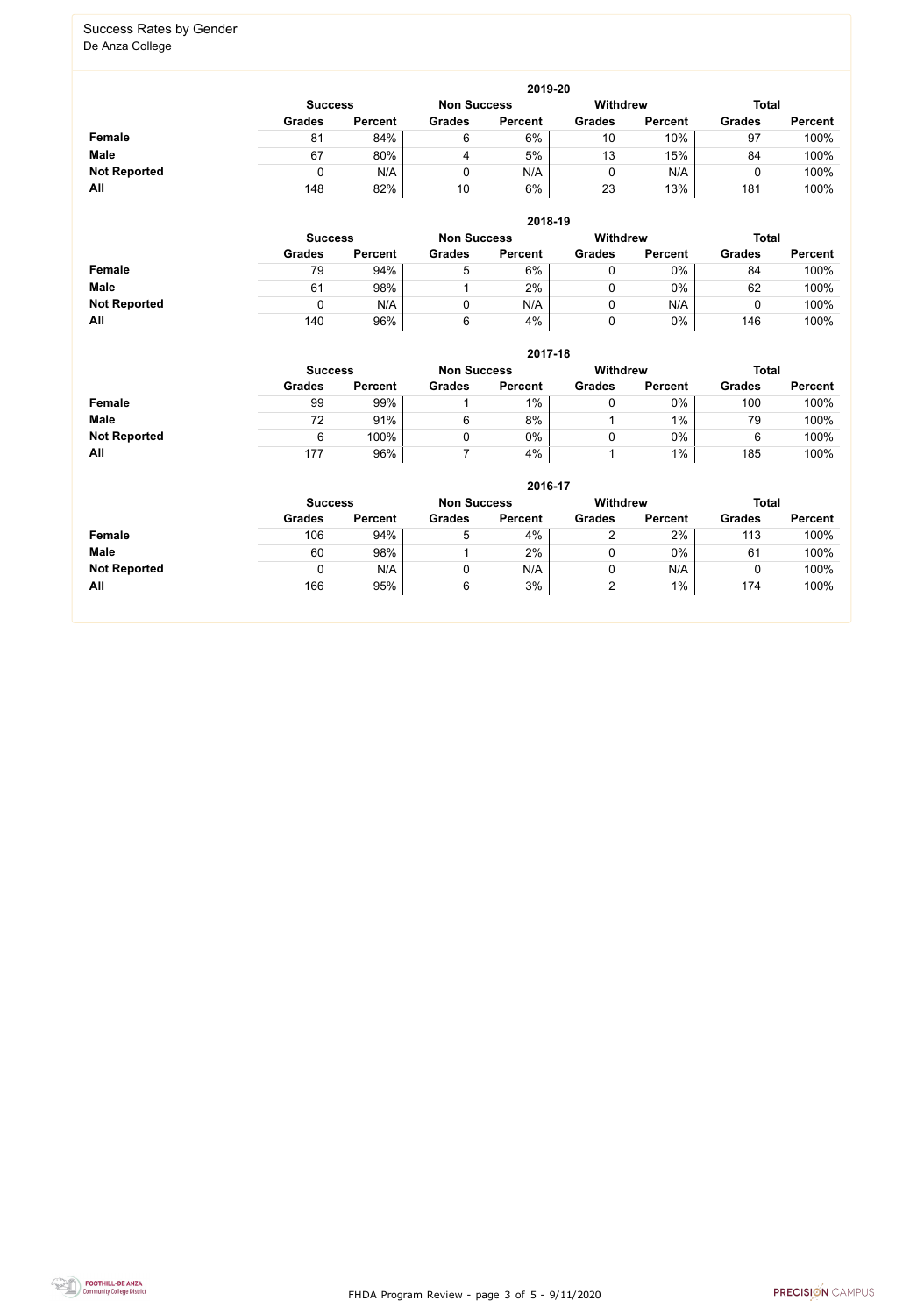FHDA Program Review - page 4 of 5 - 9/11/2020



# Success Rates by Age

De Anza College

|            |                                                         |                |               | 2019-20        |               |                |               |                |
|------------|---------------------------------------------------------|----------------|---------------|----------------|---------------|----------------|---------------|----------------|
|            | <b>Withdrew</b><br><b>Non Success</b><br><b>Success</b> |                |               |                |               |                | <b>Total</b>  |                |
|            | <b>Grades</b>                                           | <b>Percent</b> | <b>Grades</b> | <b>Percent</b> | <b>Grades</b> | <b>Percent</b> | <b>Grades</b> | <b>Percent</b> |
| 19 or less | 128                                                     | 83%            | 8             | 5%             | 18            | 12%            | 154           | 100%           |
| 20-24      | 14                                                      | 67%            |               | 10%            | b             | 24%            | 21            | 100%           |
| 25-39      |                                                         | 100%           |               | 0%             |               | $0\%$          | 6             | 100%           |
| All        | 148                                                     | 82%            | 10            | 6%             | 23            | 13%            | 181           | 100%           |

|            | 2018-19       |                                      |               |                |               |                 |               |                |  |
|------------|---------------|--------------------------------------|---------------|----------------|---------------|-----------------|---------------|----------------|--|
|            |               | <b>Non Success</b><br><b>Success</b> |               |                |               | <b>Withdrew</b> | <b>Total</b>  |                |  |
|            | <b>Grades</b> | <b>Percent</b>                       | <b>Grades</b> | <b>Percent</b> | <b>Grades</b> | <b>Percent</b>  | <b>Grades</b> | <b>Percent</b> |  |
| 19 or less | 119           | 95%                                  | 6             | 5%             |               | $0\%$           | 125           | 100%           |  |
| $20 - 24$  | 21            | 100%                                 |               | $0\%$          |               | $0\%$           | 21            | 100%           |  |
| 25-39      |               | N/A                                  |               | N/A            |               | N/A             |               | 100%           |  |
| All        | 140           | 96%                                  | 6             | 4%             |               | $0\%$           | 146           | 100%           |  |

|            |               |                                      |               | 2017-18        |               |                 |               |                |
|------------|---------------|--------------------------------------|---------------|----------------|---------------|-----------------|---------------|----------------|
|            |               | <b>Non Success</b><br><b>Success</b> |               |                |               | <b>Withdrew</b> |               |                |
|            | <b>Grades</b> | <b>Percent</b>                       | <b>Grades</b> | <b>Percent</b> | <b>Grades</b> | <b>Percent</b>  | <b>Grades</b> | <b>Percent</b> |
| 19 or less | 135           | 96%                                  | 6             | 4%             |               | 0%              | 141           | 100%           |
| 20-24      | 29            | 97%                                  |               | 3%             |               | 0%              | 30            | 100%           |
| 25-39      | 13            | 93%                                  | 0             | $0\%$          |               | 7%              | 14            | 100%           |
| All        | 177           | 96%                                  |               | 4%             |               | $1\%$           | 185           | 100%           |

|            | 2016-17        |                    |               |                |                 |                |               |                |
|------------|----------------|--------------------|---------------|----------------|-----------------|----------------|---------------|----------------|
|            | <b>Success</b> | <b>Non Success</b> |               |                | <b>Withdrew</b> |                | <b>Total</b>  |                |
|            | <b>Grades</b>  | <b>Percent</b>     | <b>Grades</b> | <b>Percent</b> | <b>Grades</b>   | <b>Percent</b> | <b>Grades</b> | <b>Percent</b> |
| 19 or less | 150            | 95%                | 6             | 4%             | 2               | $1\%$          | 158           | 100%           |
| $20 - 24$  | 16             | 100%               |               | 0%             | 0               | 0%             | 16            | 100%           |
| 25-39      |                | N/A                |               | N/A            | 0               | N/A            |               | 100%           |
| All        | 166            | 95%                | 6             | 3%             | 2               | $1\%$          | 174           | 100%           |
|            |                |                    |               |                |                 |                |               |                |